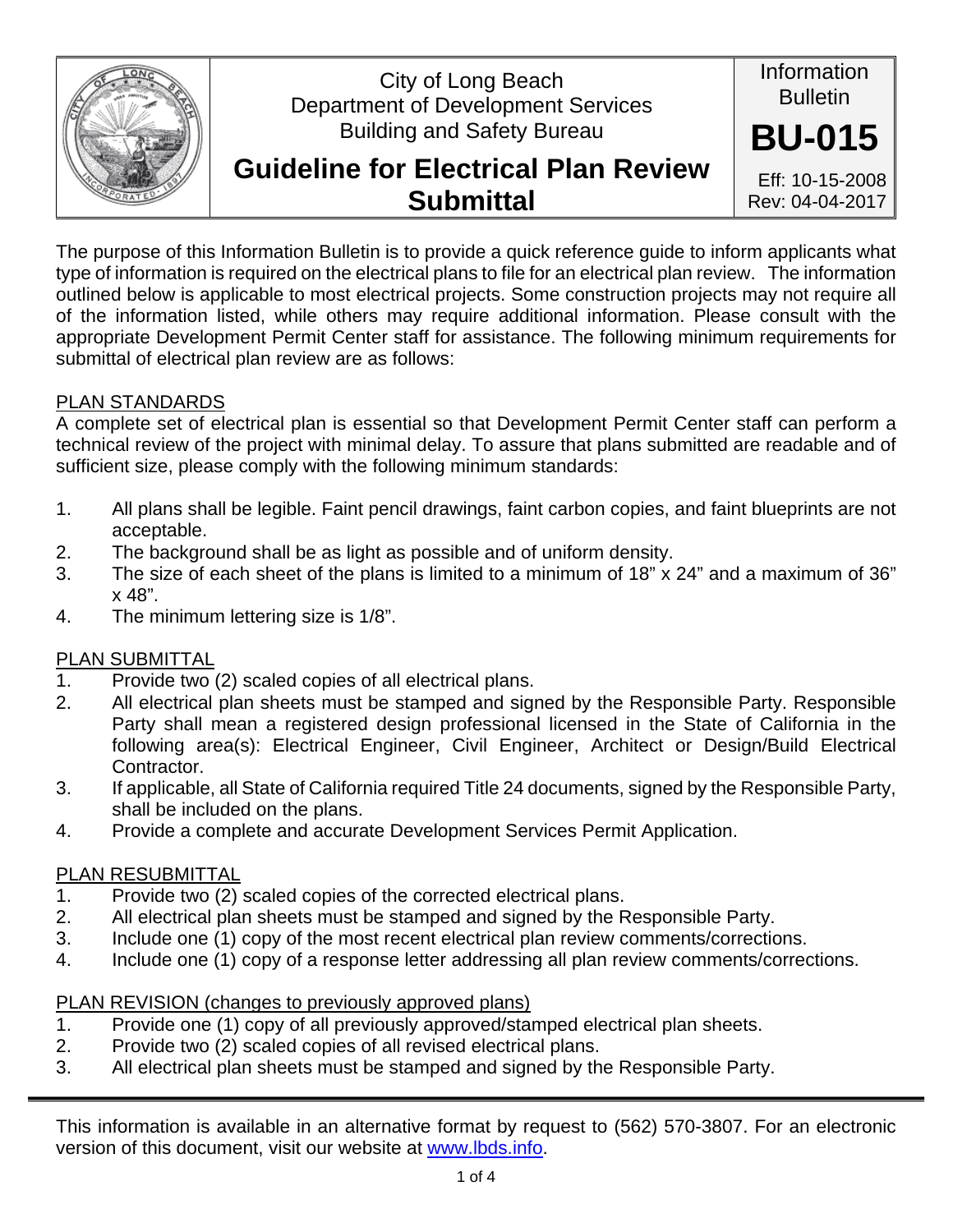#### City of Long Beach

#### Information Bulletin BU-015 . Guideline for Electrical Review Submittal

- 4. "Cloud and Delta" all revisions on the electrical plans and provide a complete and up to date "revision" block.
- 5. Provide a complete and accurate Development Services Permit Application.

#### GENERAL INFORMATION REQUIRED ON ELECTRICAL PLANS

- 1. Indicate the project address on the electrical plans.
- 2. Submit a separate plan check application for permitting of each separate building.
- 3. Provide a site plan.
- 4. Indicate the use of each room and/or area.
- 5. The design professional shall indicate, via plan note(s) or distinctive symbology, which wiring methods (as described by the Chapter 3 of the California Electrical Code (CEC)) are acceptable at any/all locations (e.g., dry and wet locations, concealed in walls, above ceilings, in slab on grade, underground, exposed, etc.). Include all "low voltage," if applicable.
- 6. Indicate the scale used on the drawings.
- 7. Provide a complete symbol legend showing all symbols used in the drawings. Indicate switch and receptacle heights per CEC.
- 8. Provide a complete luminaire schedule, include lamp type, wattage, voltage, make and model, etc.
- 9. Provide luminaire-mounting details.
- 10. Provide a plan note stating all installed equipment shall be listed and approved by a City of Long Beach approved testing laboratory.
- 11. Clarify the scope of work. Indicate all work as being either new or existing.
- 12. Provide complete panel schedules for all distribution equipment with new and/or modified loading.
- 13. Provide complete CEC service and feeder calculations for all distribution equipment with new and/or modified loading or utilize Article 220.87 of the CEC. If the later method is employed, provide all pertinent documentation from the serving utility or recorder on the plan sheets.
- 14. Show all movable or relocatable partitions, office modules, and office furnishings that contain electrical wiring, include all lighting and receptacles.
- 15. Show all raceways, conductor quantities, equipment, outlets, devices, luminaires, etc. on the plan view(s). Indicate raceway and conductor sizes for all runs greater than ½" and/or #12 AWG conductors.
- 16. Adjacent to all outlets, luminaires, equipment, homeruns, etc., indicate source, circuit, switchleg designations, etc.
- 17. Provide complete elevation details of all switchgear.
- 18. Indicate the types and burial depths of all underground raceways/cables.
- 19. If applicable, provide a complete kitchen equipment schedule including all pertinent electrical information for all equipment and/or appliances.
	- a. Indicate the location of all equipment and/or appliances on the electrical power plan via flag notations or other approved means.
	- b. Include all Type 1 Hood exhaust and make up air interlock controls, fire suppression control panel(s) and under hood lighting and control.
	- c. Include a complete Type 1 Hood control schematic drawing.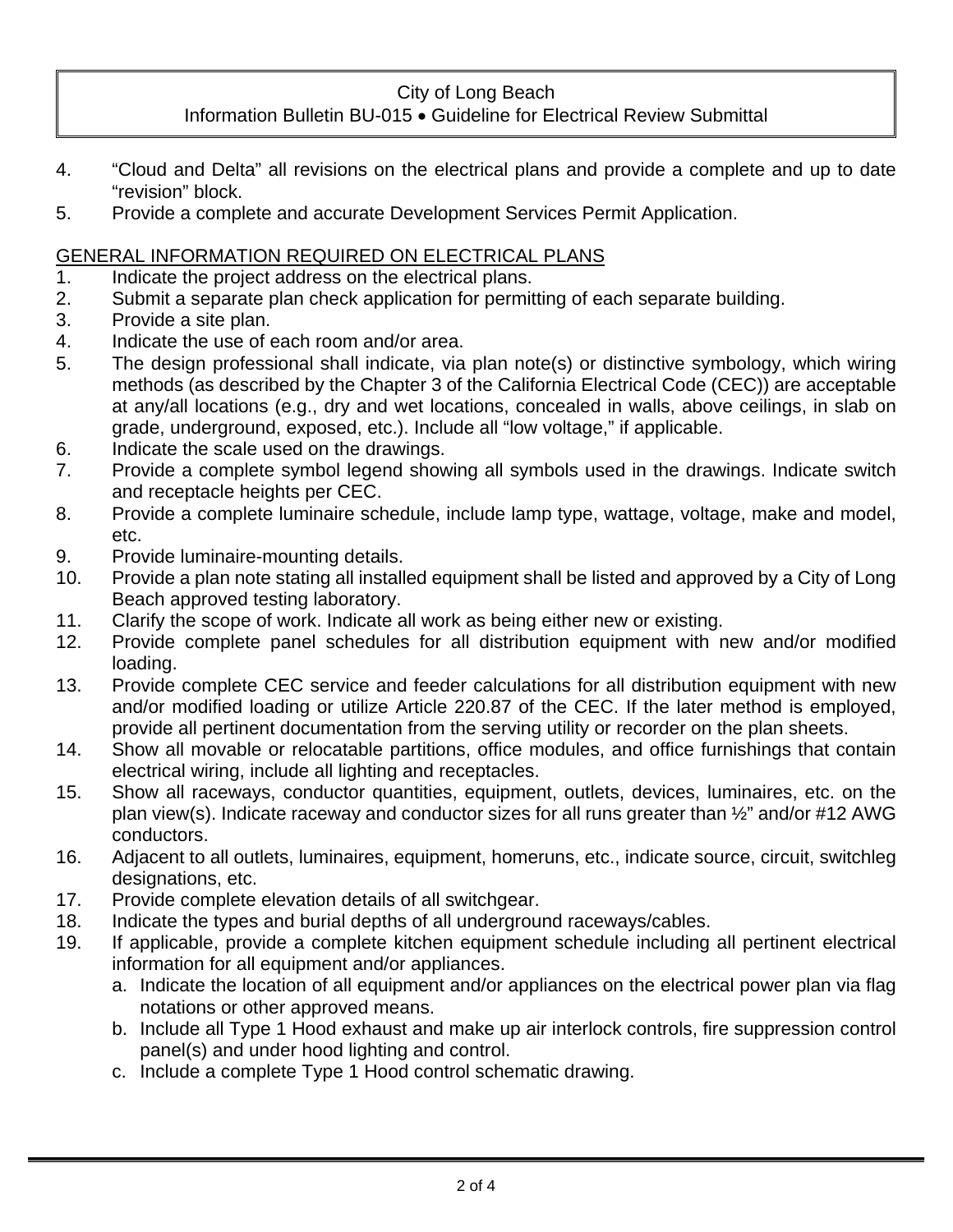#### City of Long Beach Information Bulletin BU-015 . Guideline for Electrical Review Submittal

#### GENERAL INFORMATION REQUIRED ON ELECTRICAL PLANS (Cont.):

- 20. Provide the following two electrical plan notes:
	- a. Via separate submittal, obtain all required permits, inspections and approvals for all fire alarm system installations and/or modifications from the Long Beach Fire Department's Fire Prevention Bureau.
	- b. Via separate submittal, obtain approvals and permits for all electrical subsystems with power supply(s) capable of producing more than 50VA and/or 25V (e.g., security, telco/data, PA, audio/visual, HVAC controls, etc.).
- 21. If emergency egress lighting is required by the California Building Code (CBC) or National Fire Protection Association (NFPA), comply with all of the following:
	- a. Indicate the path of egress on the electrical plans.
	- b. Provide illuminated exit signs complying with the CBC or NFPA requirements.
	- c. Provide an emergency power source for exit signs and egress path lighting.
	- d. PROVIDE THE FOLLOWING NOTE ON THE ELECTRICAL PLANS:

*Test for illumination and exit signs, including directional exit signs powered by either the normal premises wiring or any additionally required emergency systems shall be conducted in the presence of the building inspection staff to ensure compliance. The test times for emergency systems shall be arranged in advance and all staffing cost associated with either pre-hours or after-hours shall be paid at this time. The testing and approval of such systems shall occur prior to the issuance of a Temporary Certificate of Approval or final approval of the project.* 

*Approved Date: \_\_\_\_\_\_\_\_\_\_\_\_\_\_\_\_\_\_ Approved by: \_\_\_\_\_\_\_\_\_\_\_\_\_\_\_\_\_\_\_\_\_\_\_\_\_* 

#### MINIMUM INFORMATION FOR SINGLE LINE SCHEMATIC DRAWING:

Provide a complete single line schematic drawing, including but not limited to the following:

- 1. Indicate all conductor sizes, types, and approximate lengths.
- 2. Indicate the short circuits withstand/interrupting rating of all switchboards, panels, overcurrent protective devices, etc.
- 3. Indicate the electrical ratings of transformers (include transformer impedance percentage), buss, overcurrent protective devices, motors, multi-motor assemblies, etc.
- 4. Show all grounding and bonding, including grounding electrode conductor sizes, grounding electrode(s) to be utilized, termination locations of all grounding electrode conductors, main and system bonding jumpers, etc.
- 5. Provide all pertinent "available fault current" (AIC) information and supporting documentation from the serving utility on the plan sheets and design accordingly or design all for a minimum of 42KAIC (in either case, show all fault current calculations throughout).
- 6. Callout the available fault current at each pertinent location of the single line.
- 7. If a series rated system is to be installed, include all information below:
	- a. Indicate the series combination interrupting rating of all overcurrent devices. Identify on the plan, the fuse class and circuit breaker manufacture, model designation, type and electrical rating used as part of the series rating.
	- b. Provide a plan note stating the requirement to install a cautionary label on the rated device cover stating "Caution – Series Rated System \_\_\_\_\_\_\_Amps Available."